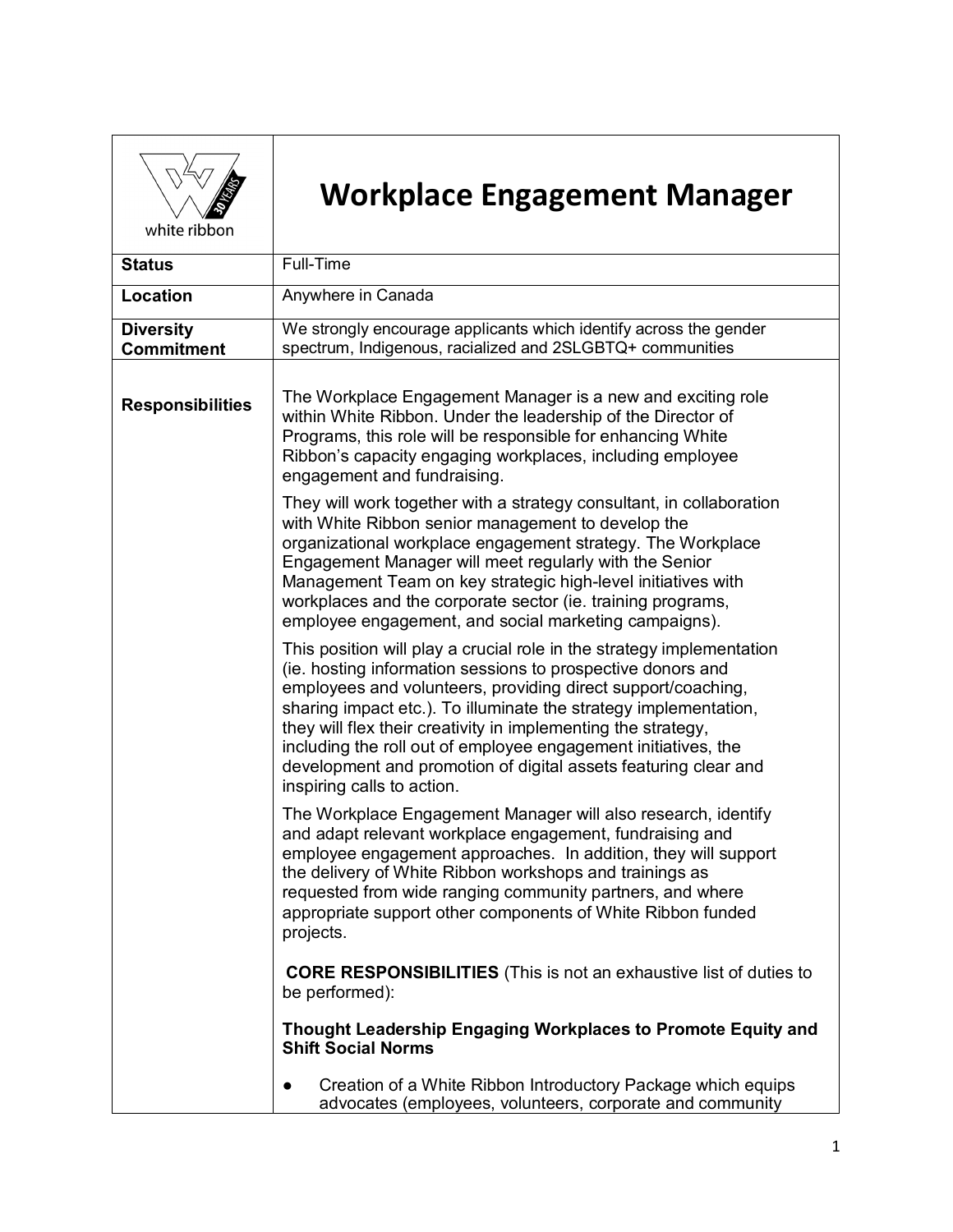| leaders), and prospective, existing donors with important history<br>and context of engaging men and boys for gender equality and<br>GBV prevention, shares organizational impact, and features<br>compelling content to mitigate performative ally-ship                         |
|----------------------------------------------------------------------------------------------------------------------------------------------------------------------------------------------------------------------------------------------------------------------------------|
| Support and oversee the adaptation of learning digital resources for<br>the benefit of donors and advocates with the support of consultants<br>and the White Ribbon team                                                                                                         |
| Maintain a current understanding of best practices in workplace<br>advocacy for social change and actively looks for ways to amplify<br>impact and reach of the program                                                                                                          |
| Work closely with male-dominated sectors, and workplaces to<br>develop internal promotional materials showcasing impact and<br>encouraging broader donor and employee engagement bases                                                                                           |
| In collaboration with the consultant and senior management<br>$\bullet$<br>develop clear and compelling calls to action for male-dominated<br>sectors, and influence them to engage with White Ribbon in the<br>longer-term                                                      |
| Provide thought leadership and support to re-imagining White<br>Ribbon's fundraising events, providing feedback on overall<br>concept, objectives, participant engagement strategies and<br>fundraising targets                                                                  |
| <b>Networking and Relationship-building</b>                                                                                                                                                                                                                                      |
| Aligned with the White Ribbon employee engagement strategy, be<br>the main point of contact in holding information sessions to build<br>White Ribbon's donor base, major gifts and encourage advocates<br>engagement, with a focus on male-dominated sectors and<br>stakeholders |
| Foster meaningful and mutually beneficial corporate engagement<br>opportunities with advocates, providing direct support, answering<br>questions and troubleshoot challenges                                                                                                     |
| Ongoing use of monitoring tools to track donor contributions, and<br>contributing to the White Ribbon bi-monthly board report to share<br>key metrics (ie. number of new donors and advocates, revenue<br>from individual and major gifts, profiling outstanding contributions)  |
| Ensure proper vetting of White Ribbon advocates, applying strong<br>integrity and accountability standards throughout                                                                                                                                                            |
| Liaise with White Ribbon Senior Manager, Digital and Corporate<br>Engagement to build and strengthen strategic relationships with the<br>corporate sector to advance strategic goals and outcomes<br>identified in the strategy                                                  |
|                                                                                                                                                                                                                                                                                  |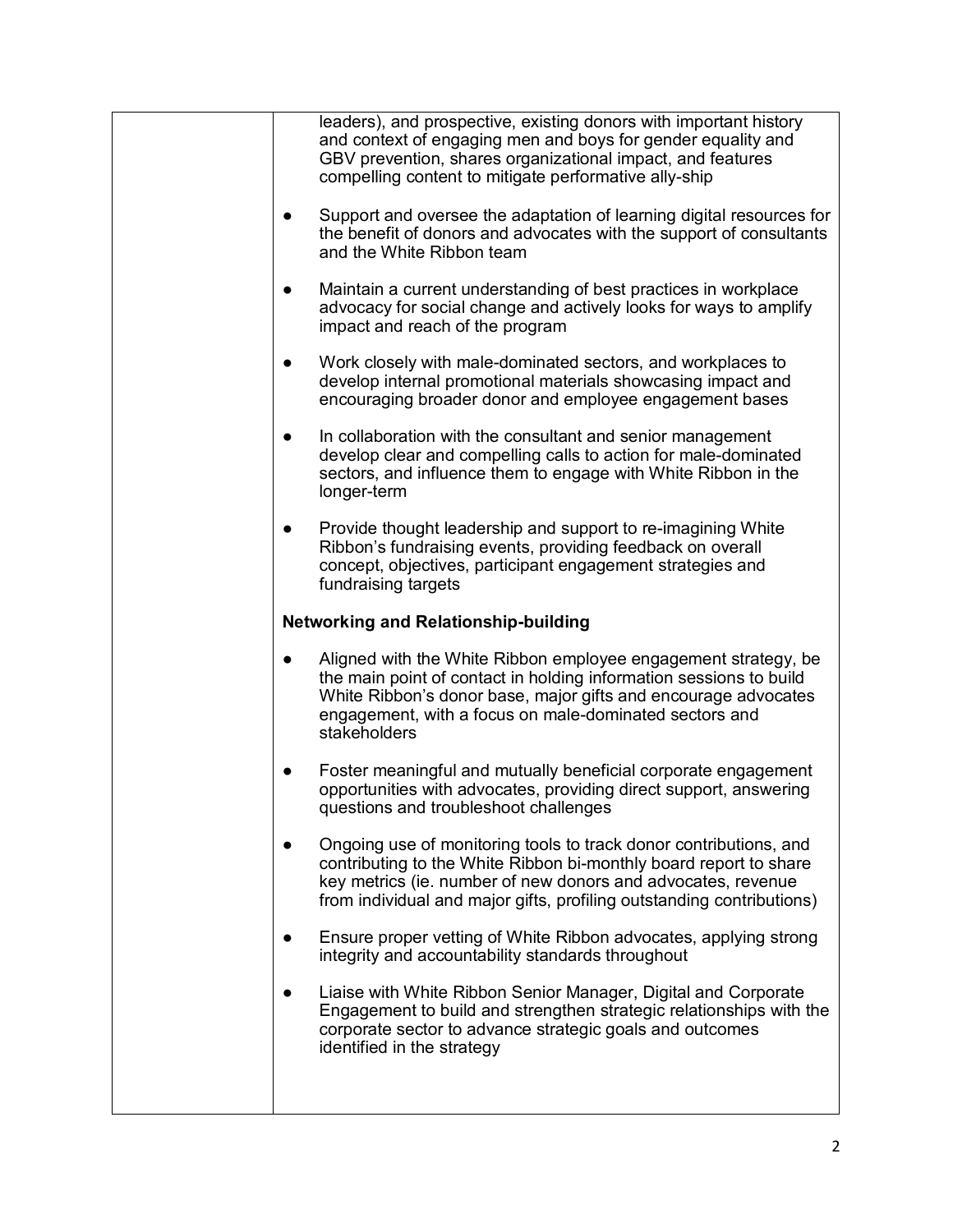| <b>Project Management</b>                                                                                                                                                                                                                                                      |
|--------------------------------------------------------------------------------------------------------------------------------------------------------------------------------------------------------------------------------------------------------------------------------|
| Monitor achievements of project results and indicators as<br>$\bullet$<br>per work plan for assigned projects, work collaboratively with<br>team members, and ensure that project activities are on<br>track to deliver results on time and on budget.                         |
| Maintain regular communication and work closely with<br>$\bullet$<br>project partners to implement healthy masculinities and<br>gender-based violence prevention programs, ensuring<br>contractual agreements are realistic and within budget.                                 |
| Collaborate with project team members to compile and write<br>$\bullet$<br>progress reports, workplans and budgets in accordance<br>with requirements, ensuring that activities remain<br>appropriate and realistic.                                                           |
| Manage technical assistance and support to assigned<br>$\bullet$<br>projects as required and work closely with partners to<br>ensure proper coordination exists for efficient project<br>implementation.                                                                       |
| Update and monitor key performance measurement frameworks<br>$\bullet$<br>in accordance with project contracts and proposals, as well as<br>use of standardized work plans, budgets, MOUs to ensure time<br>efficiency                                                         |
| Collaborate with team members to develop social<br>$\bullet$<br>marketing and communications plans which promote<br>healthy masculinities and the prevention of gender-based<br>violence.                                                                                      |
| Lead project evaluation with key project stakeholders to<br>assess program impact                                                                                                                                                                                              |
| <b>Facilitation and Community Outreach</b>                                                                                                                                                                                                                                     |
| Using an intersectional, feminist-informed and anti-oppression<br>$\bullet$<br>framework, demonstrate thought leadership, innovation and<br>content expertise in the areas of gender equity, 2SLGBTQ+<br>rights, decolonization, racial and social justice, and masculinities. |
| Update curriculum and facilitate workshops, webinars and public<br>$\bullet$<br>digital events with workplaces in the areas of healthy<br>masculinities, gender-based violence prevention and equitable<br>inclusive cultures                                                  |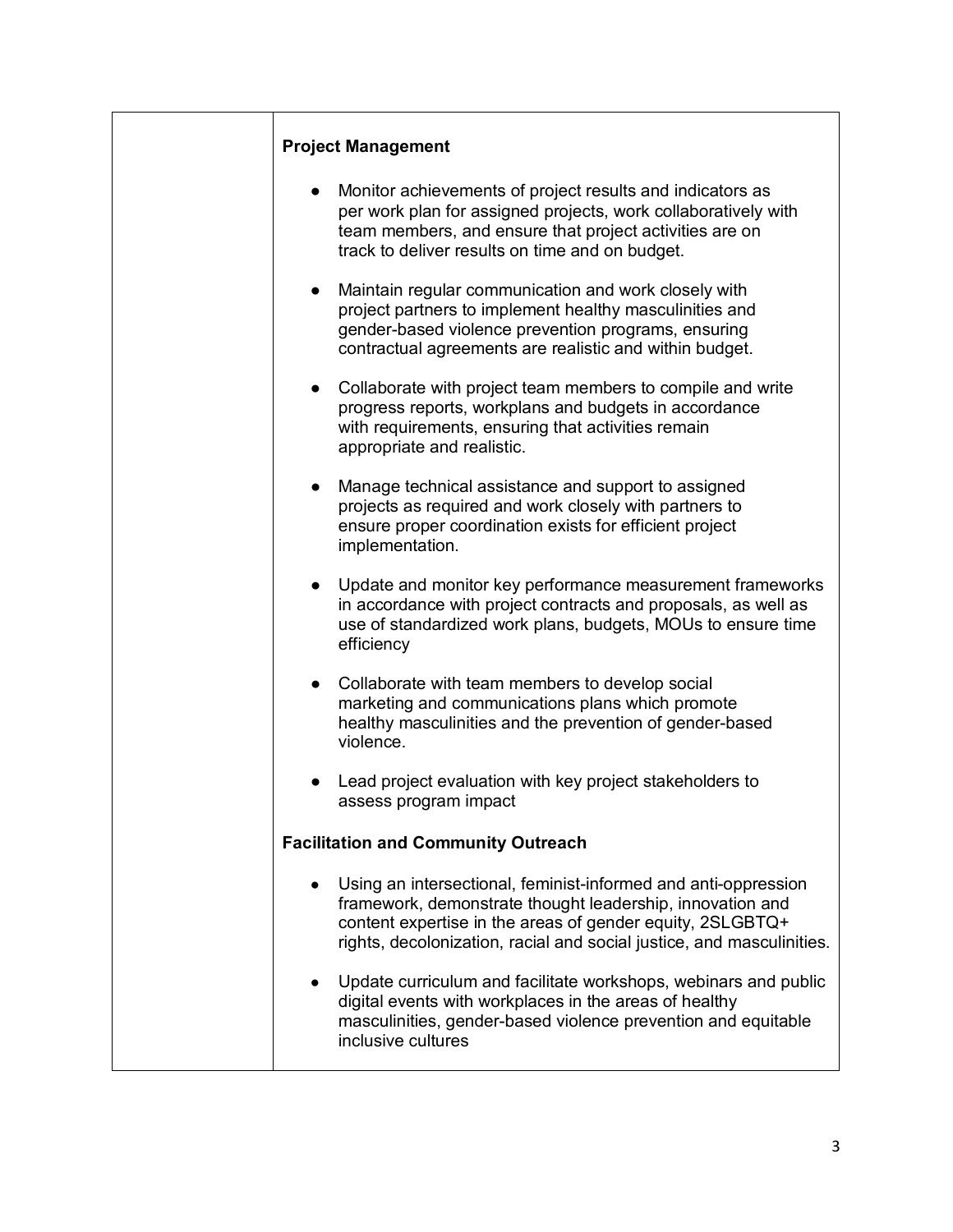|                                             | Respond to requests for workshops, presentations, and trainings<br>from diverse stakeholders, with a focus on workplaces and male-<br>dominated sectors<br>• Plan and facilitate live digital events (Facebook, Instagram,         |
|---------------------------------------------|------------------------------------------------------------------------------------------------------------------------------------------------------------------------------------------------------------------------------------|
|                                             | LinkedIn) to promote White Ribbon and enhance awareness on<br>gender-based violence prevention and male allyship, including<br>volunteer opportunities                                                                             |
|                                             | Regularly contribute to shared team monitoring and evaluation<br>tools.                                                                                                                                                            |
| <b>Skills/Experience</b><br>/Qualifications | Experience delivering training content in compelling, interactive<br>and creative ways fostering gender transformative change.<br>(corporate experience an asset)                                                                  |
|                                             | Experience engaging male-dominated sectors on topics<br>$\bullet$<br>including; inclusive and equitable cultures; male allyship in the<br>workplace; preventing gender-based violence                                              |
|                                             | Experience developing virtual and in-person training with<br>volunteers, and prospective donors                                                                                                                                    |
|                                             | Experience coaching and supporting workplace and community<br>$\bullet$<br>advocates (ie. employees, leaders, volunteers etc.)                                                                                                     |
|                                             | Experience developing and implementing successful fundraising<br>campaigns                                                                                                                                                         |
|                                             | Strong awareness, lived and working experience of issues<br>affecting diverse communities across Canada including<br>racialized, Indigenous, and 2SLGBTQ+ communities.                                                             |
|                                             | Possesses a strong understanding of the links between<br>colonization and the perpetration of gender-based violence and<br>other forms of oppression (ie. working knowledge of Truth and<br><b>Reconciliation Recommendations)</b> |
|                                             | Strong ability to build and maintain positive relationships with<br>diverse stakeholders, including donors, volunteers, staff, board<br>members, corporate and community partners                                                  |
|                                             | Ability to influence and engage a wide range of donors (including<br>corporate), and advocates to build long-term engagement with<br>the organization                                                                              |
|                                             | Ability to establish priorities in a time sensitive environment, and<br>meet deadlines with strong attention to detail.                                                                                                            |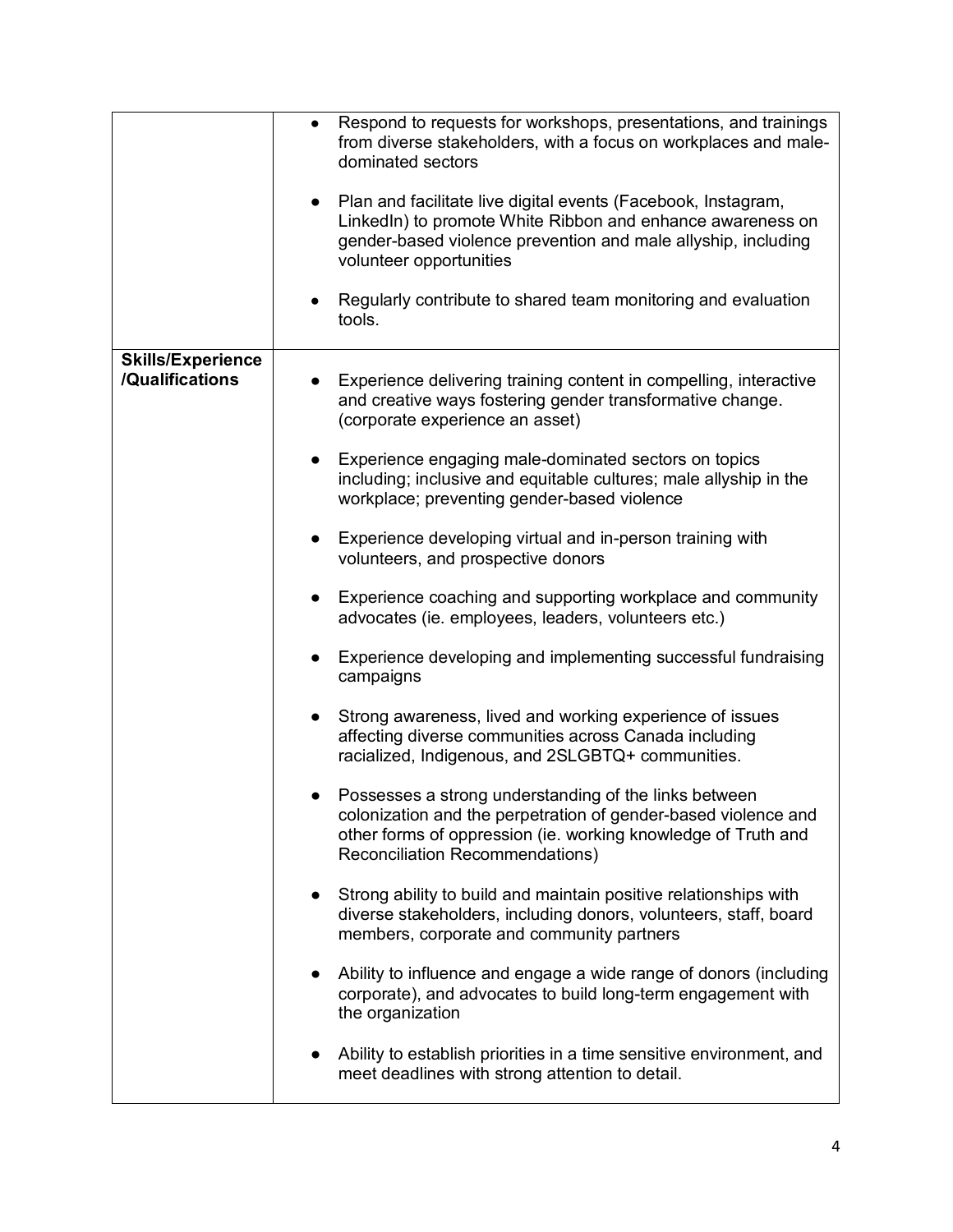|                     | Highly adaptable to a fast paced working environment.                                                                                                                                           |
|---------------------|-------------------------------------------------------------------------------------------------------------------------------------------------------------------------------------------------|
|                     | Ability to work independently and thrive in virtual environments.                                                                                                                               |
| <b>Requirements</b> | Post-Secondary degree or certificate in fundraising, corporate social<br>$\bullet$<br>responsibility, or volunteer management                                                                   |
|                     | 3-5 years of experience in project management                                                                                                                                                   |
|                     | 2-3 years experience managing project budgets ensuring effective<br>$\bullet$<br>use of resource allocation.                                                                                    |
|                     | 2-3 years of experience in public speaking, workshop facilitation,<br>and capacity-building training with diverse stakeholder groups<br>focused on gender issues                                |
|                     | Applied knowledge of best practices engaging workplaces to prevent<br>$\bullet$<br>gender-based violence, and promoting equitable and inclusive<br>cultures                                     |
|                     | Experience collaborating with a range of stakeholders, including<br>workplaces, social justice advocates, creative agencies, boards, and<br>community partners                                  |
|                     | Passionate about advancing gender equality with women,<br>$\bullet$<br>vulnerable youth, Indigenous, racialized, and 2SLGBTQ+ folks who<br>experienced different forms of gender-based violence |
|                     | Excellent computer skills using Google Suite<br>$\bullet$                                                                                                                                       |
|                     | Openness to travel within Canada and internationally                                                                                                                                            |
|                     | Fluency in English, other diverse languages including Indigenous,<br>$\bullet$<br>French, Spanish or Arabic is an asset                                                                         |
|                     | Must be legally eligible to work in Canada.                                                                                                                                                     |
|                     | Must possess a valid Driver's License.                                                                                                                                                          |
|                     | Criminal reference check is required.                                                                                                                                                           |
|                     | Community and educational partners will require proof of COVID-19<br>vaccination for in-person engagements.                                                                                     |
|                     | <b>Application Details:</b>                                                                                                                                                                     |
|                     | Please send a cover letter and resume to careers@whiteribbon.ca<br>by Wednesday June 1 <sup>st</sup> , 2022 by 5pm.                                                                             |
|                     | Interviews to take place the week of June 13, 2022                                                                                                                                              |